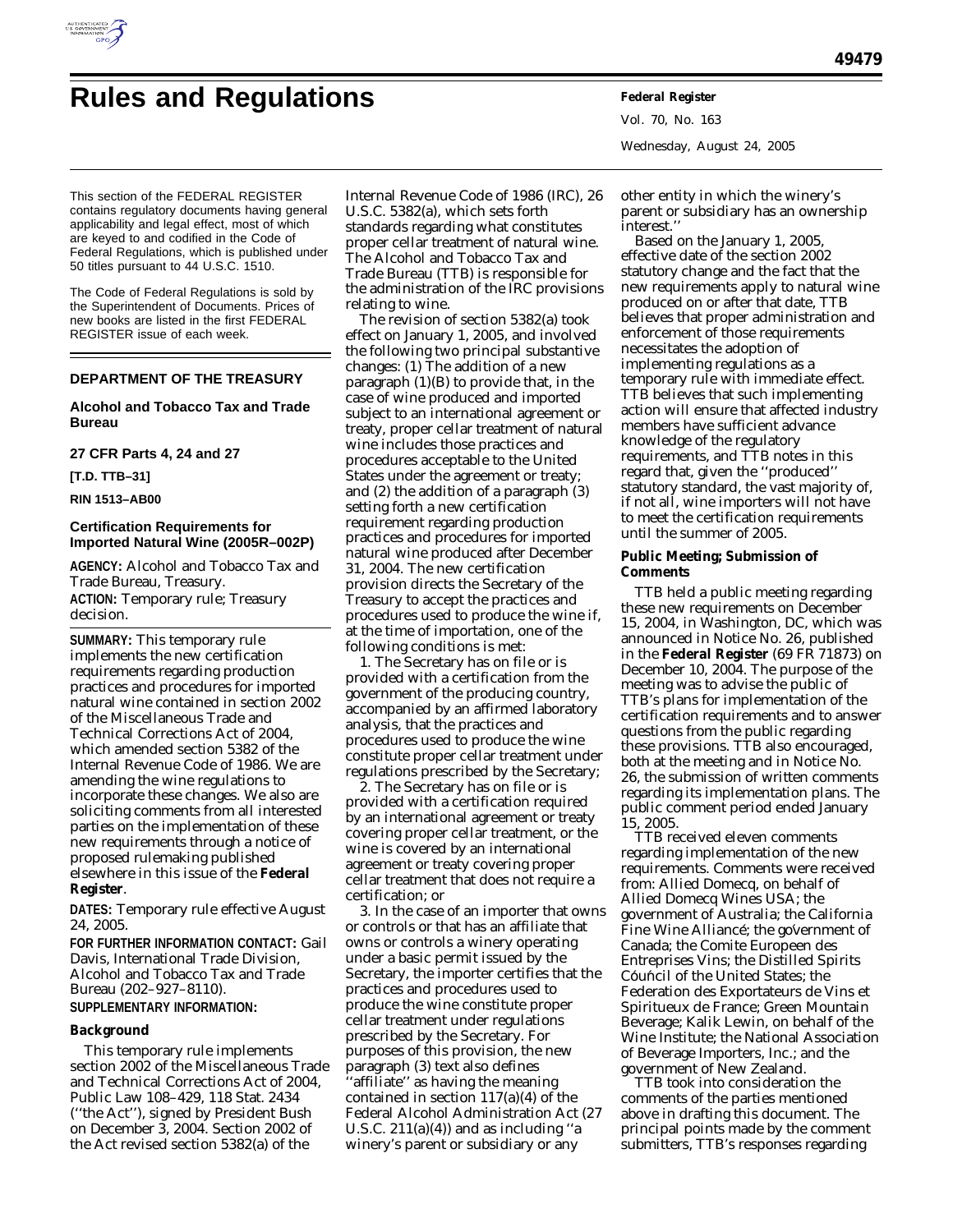those comments, and TTB's observations on other aspects of the implementing regulatory texts are set forth below.

The regulatory text to implement the section 2002 statutory changes is set forth in this document as a new § 27.140 within subpart I (Importer's Records and Reports) of part 27 of the TTB regulations, which concerns the importation of distilled spirits, wines, and beer.

The document includes conforming cross-reference changes to §§ 24.301 and 24.302 of the TTB regulations (27 CFR 24.301 and 24.302), which concern records applicable to imported bulk still and effervescent wines received in bond.

The document also includes a new requirement in our regulations promulgated under the labeling provisions of the Federal Alcohol Administration Act (FAA Act), 27 U.S.C. 205(e). This new provision is in a new paragraph (b) of 27 CFR 4.45, and provides that importers must submit copies of certifications to TTB for use in enforcing the labeling provisions of the FAA Act. These certifications will be made available to the public on the TTB Web site.

#### *1. Filing of Certifications*

During the public meeting, TTB stated its intention not to require presentation of the certification as part of the customs entry process. TTB took this position based on the view that compliance with the statutory requirement could be adequately assured if importers simply maintain the certifications in their records where TTB officers can inspect them as may be necessary.

Most of the comment submitters addressing this issue agreed with TTB's position, stating that it will be less burdensome to importers. However, two of them dissented. One contended that the statute requires importers to provide the certification, or at least proof that the certification is on file, to U.S. Customs and Border Protection at the time of importation. The second dissenting comment submitter argued that importers should file certifications with TTB, which would then maintain them in a database that would be available to other importers. On the other hand, another commenter urged TTB to confirm that the affirmed laboratory analyses would be treated as confidential information, asserting that such analyses would necessarily include sensitive proprietary information.

TTB does not agree that the statutory language requires the certification to be

presented as part of the customs entry process. Instead, we believe that the requirements of the amended IRC provision will be satisfied if importers maintain copies of the certifications in their records. Moreover, noting that the statute requires that the Secretary have ''on file'' or be ''provided with'' a certification, we believe the ''provided with'' standard is satisfied by a retention requirement because, under 27 CFR 27.137, any record required under part 27 must be retained and made available to TTB for inspection. Finally, we believe the record retention approach will be least burdensome for both the U.S. Government and the industry.

However, as stated above, we have decided to require importers to submit a copy of the certification to TTB under regulations promulgated under the FAA Act. Section 105(e) of the FAA Act, 27 U.S.C. 205(e), authorizes TTB, as the delegate of the Secretary of the Treasury, to issue regulations that will ensure that alcohol beverage labels provide adequate information to consumers as to the identity and quality of the product. Pursuant to this authority, we have issued regulations requiring both domestic and imported wines to be labeled with information regarding the class and type designation of the product. *See* 27 CFR part 4, subparts C and D. These regulations also set forth rules regarding the blending and cellar treatment of wine. *See* 27 CFR 4.22.

An importer's inability to provide a certification regarding proper cellar treatment may indicate that the wine has been treated in a fashion that would change the class and type designation under the pertinent regulations in part 4. Moreover, Congress by amending section 5382 has indicated an increased concern with such treatment. Consequently, TTB will also require importers to submit certifications of natural wine as part of the label approval process and TTB may use such information for purposes of verifying the appropriate class and type designation of the wine under the labeling provisions of part 4.

While TTB is requiring that the certification be submitted as part of the label approval process, labels for wines for which a certification is not yet available will be provisionally approved pending submission of the certification prior to the time of release from Customs custody. Certifications that are submitted subsequent to provisional approval must include the label approval number. Certifications submitted subsequent to provisional approval of the label approval should be submitted to the Director, Knowledge Management Staff, with the mailing address as Alcohol and Tobacco Tax and Trade Bureau, 1310 G Street NW., Suite 200E, Attention: Wine Certification Docket, Washington, DC 20220.

Furthermore, an importer may rely on a certificate of label approval approved prior to the effective date of this regulatory change. In such a case, the importer consequently would not be required to obtain a new certificate of label approval, but must instead submit the required certification to the Director, Knowledge Management Staff, at the address indicated above before the wine in question is released from Customs custody.

The temporary rule also provides that certifications submitted under section § 4.45 shall be made available to the public on the TTB Internet Web site at *www.ttb.gov,* in the same way that approved labels are made available to the public. Consistent with the objectives of the FAA Act, TTB believes that making this information available to the public provides assurance to consumers that the wine was produced in accordance with acceptable practices. However, in order to minimize implementation time and costs, certifications will be displayed on a separate Web page. The certifications on the Web will be indexed to the label approval by the label approval number.

We do not agree with the comment that suggested that the affirmed laboratory analyses necessarily included sensitive proprietary information that should be kept confidential. Unlike formulas, which include sensitive and confidential data about the formulation of products, the laboratory analysis merely sets out in summary form the percentage alcohol by volume, the total sulphur dioxide content (ppm), and the volatile acidity of the product. This is information that could be obtained by anyone who bought a bottle of the product in the marketplace and submitted the sample to a private laboratory for analysis.

In many cases, the alcohol content of the wine is already on the label. TTB does not believe that the information included in the analysis is confidential or proprietary, and thus we have concluded that it may be made available to the public.

Several comment submitters asked if the importer must obtain a certification for each shipment, or merely for the initial shipment of a specific wine. Others proposed that once one importer has imported a specific wine, other importers should be able to use the same certification.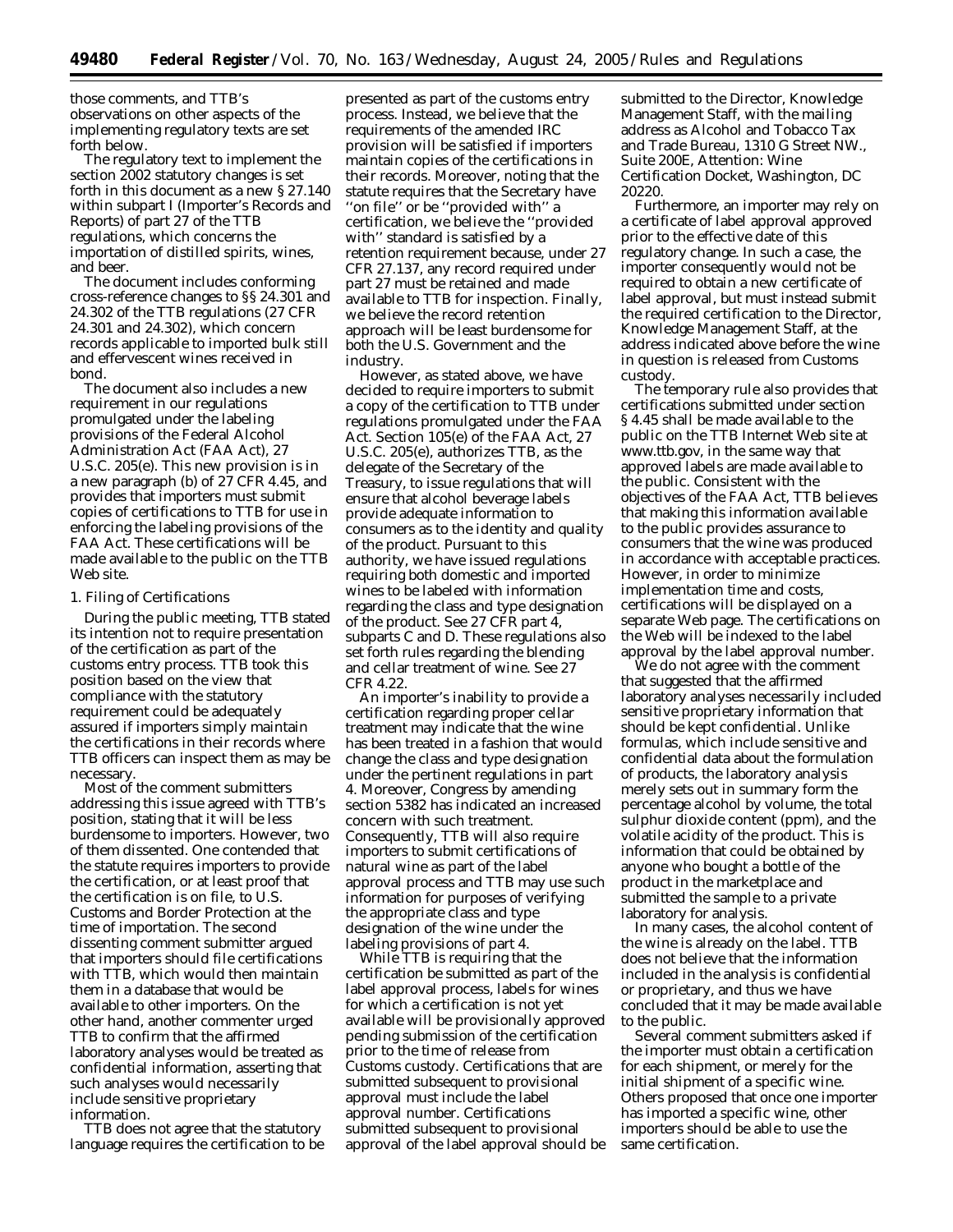TTB believes if an importer has an original or copy of the certification in his or her possession at the time of the initial importation the statutory requirement will be met for multiple shipments of the same wine (that is, wine of the same brand, class or type, producer, and cellar treatment). Thus, the importer could import additional shipments of the same wine without obtaining a new certification, as long as the certification for the initial shipment is maintained in his or her records and continues to accurately apply to the wine in the subsequent shipments. In addition, because importers may use either an original or copy of a certification, different importers may use copies of the same certification.

#### *2. Wines Produced Under an International Agreement*

Some comment submitters requested clarification on the scope of the provision regarding wine produced and imported subject to an international agreement or treaty. In response, the TTB position is that wines fall under this provision if they are imported from a country that has ratified an agreement that provides for acceptance by the United States of the enological practices of the exporting country. On the other hand, wines covered by agreements that do not provide for acceptance of enological practices will not qualify for inclusion under this provision.

The comments also revealed some confusion over whether TTB would require some type of government certification for wines falling under this provision. In response, TTB notes that while the statute does mention a certification in this context, it refers only to a ''certification, if any, as may be required by an international agreement or treaty under paragraph  $(1)(B)$ ." TTB does not believe that it is necessary to require retention of a certification if the terms of such an international agreement or treaty do not require a certification, because the existence of the agreement or treaty is sufficient for purposes of verification of the statutory standard by TTB. However, a different approach appears to be necessary under the terms of the statute if the international agreement or treaty provides for a certification. Accordingly, in this case the regulatory text requires the importer to have only the certification required under the agreement or treaty.

#### *3. Importers Affiliated With a U.S. Winery*

A number of commenters requested clarification of what qualifies as an ''affiliate,'' while others stated that the

statutory definition of affiliate is clear and does not need explanation. One commenter interpreted this provision as permitting an importer in this category to self-certify only wines produced by an affiliated winery. Another commenter questioned whether TTB would allow self-certification by an importer when the importer is controlled by the winery rather than the other way around.

TTB has included in the regulatory text a definition of ''affiliate'' that includes the terms of section 117(a)(4) of the Federal Alcohol Administration (FAA) Act as well as the additional definitional language added by section 2002 of the Act. The following points are noted regarding this definition:

• The language added by section 2002 of the Act is included with the first part of the FAA Act definition because it appears to be more relevant there.

• We have added the word ''controlling'' before the words ''ownership interest'' to ensure consistency with the ''control'' concept in the existing FAA Act definition. In this regard, we do not believe that Congress intended to create an ambiguity by having a definition that contradicts its own terms.

TTB believes that the statute allows an importer that has an affiliate that owns or controls a winery operating under a basic permit issued by the Secretary to self-certify any natural wine he or she imports, not just wine produced by its affiliated winery. With regard to the other comment, TTB believes that the statutory language does not provide for self-certification when the winery controls the importer.

#### *4. Definition of Natural Wine*

As the new requirements apply only to ''natural'' wine, a number of comment submitters requested that TTB clarify the definition of natural wine. For example, some commenters questioned whether non-grape wines, wines under 7 percent alcohol by volume, or wines that are not ''standard'' wines are included in the definition.

TTB has included in the § 27.140 text the definition of natural wine currently found in 27 CFR 24.10, which is based on the definition contained in section 5381 of the IRC. Although Congress had the opportunity to amend the definition of natural wine for purposes of the amendment made by section 2002 of the Act, it did not do so. Accordingly, the current definition of natural wine, which includes some wines made from fruits other than grapes as well as wines under 7 percent alcohol by volume, applies in this regulatory context.

Whether a wine falls within the definition of ''natural'' wine or not depends on how it is produced. Because the definition of ''standard'' wine under section 24.10 includes ''natural wine,'' a wine that is not a ''standard wine'' cannot be a ''natural wine.''

Two comment submitters asked if the alcohol content limitations in the definition of natural wine refer to ''acquired'' or ''actual'' alcohol, or to ''total'' alcohol (which includes the alcohol equivalent of residual sugar contained in the wine). Consistent with the approach taken throughout the U.S. wine regulations, the alcohol content limitations contained in the definition of natural wine have reference to the wine's ''actual'' alcohol by volume content, which does not include the alcohol equivalent of the residual sugar.

#### *5. Certifying Government Agencies and Laboratories*

A few comment submitters suggested that TTB allow the required government certification to be from a quasigovernmental organization having a regulatory role in the country of origin. They pointed out that in some countries such organizations have significant regulatory authority. They also suggested that TTB should accept analyses not just from government laboratories, but also from laboratories that have been certified by the country of origin to conduct the analyses.

TTB is aware of the fact that quasigovernmental organizations play a significant role in regulating some countries' wine industries. For this reason, TTB will accept the required certification from either a governmental or government-approved entity, provided that the entity has oversight or control over enological practices in the producing country under the laws of the producing country. Likewise, TTB understands that government laboratories in some countries may not easily be able to handle the additional work required by this certification requirement. TTB will therefore accept a laboratory analysis conducted by a laboratory certified by the government of the producing country.

TTB expects that each country exporting wine to the United States that is subject to the government certification and laboratory analysis requirements of the statute will make available to TTB and the general public a list of its governmental or governmentapproved certifying entities and a list of its government or government-certified laboratories. To assist importers in verifying that the certification and laboratory analysis are from a proper source, TTB will maintain a list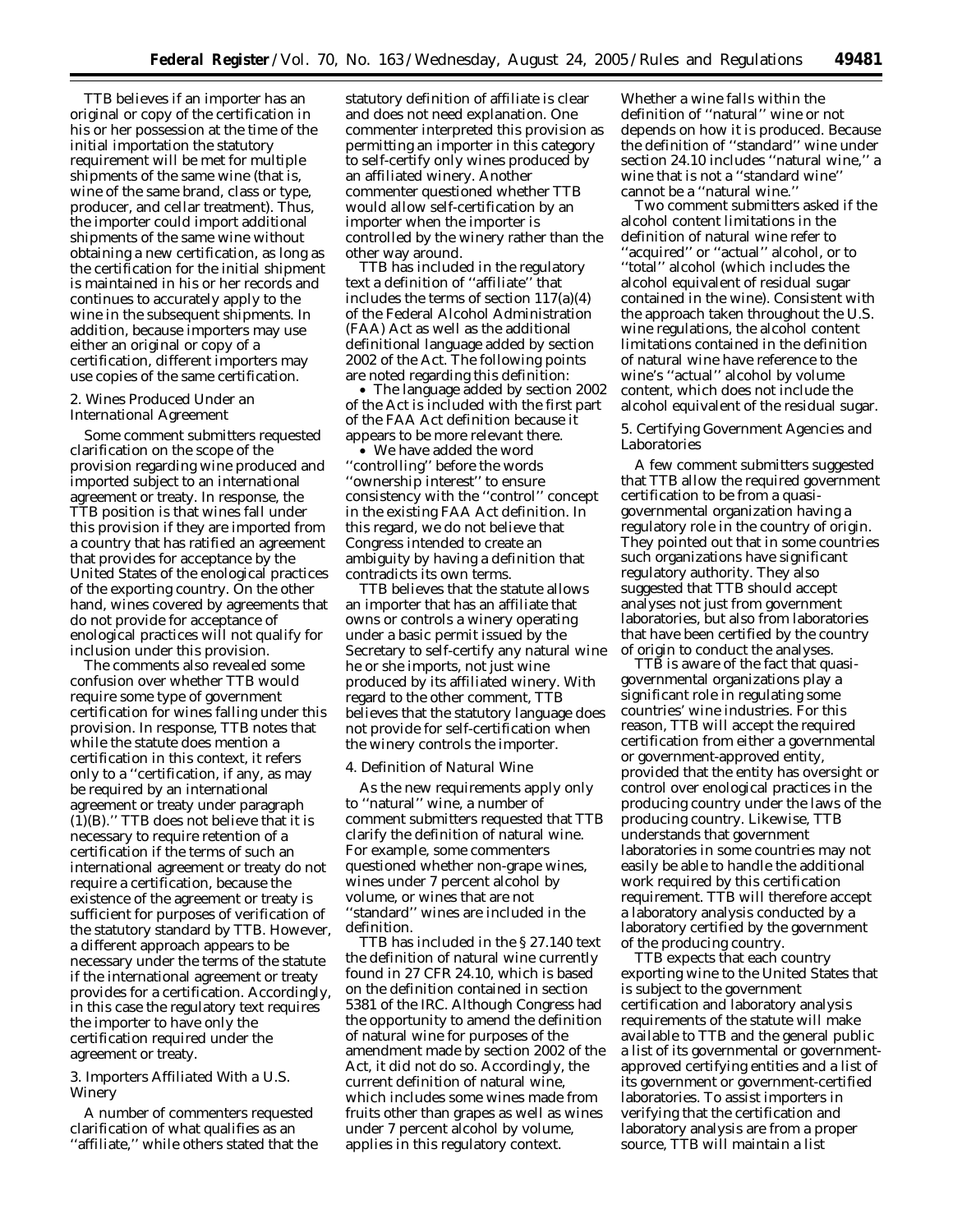containing all such available information on its Internet Web site.

#### *6. Other Issues*

In addition to the points made above in connection with the submitted comments, TTB notes the following in regard to the new § 27.140 text:

1. The definition of ''produced'' refers to removal from the fermenter. TTB believes that this constitutes an objective standard that identifies a specific, definable point in the wine production process.

2. The definition of ''proper cellar treatment'' includes language regarding international agreements and treaties, to reflect the effect of the addition of new paragraph  $(1)(B)$  to section 5382(a).

3. TTB must be able to determine if wine imported after December 31, 2004, was produced on or before that date, particularly since significant quantities of wine produced both before and after the statutory cutoff date will be imported. However, TTB also recognizes that, as time goes on, the proportion of imported wine that consists of post-2004 production will increase, with a consequent increase in the recordkeeping burden on importers. In order to reduce the potential burden on importers, the regulatory text merely requires the maintenance of records (which the importer would already have in the normal course of business) to show that the wine was produced before December 31, 2004.

#### **Paperwork Reduction Act**

The collections of information contained in this temporary rule have been reviewed by the Office of Management and Budget (OMB) in accordance with the Paperwork Reduction Act of 1995 (44 U.S.C. 3507) and, pending the receipt of public comments, approved under OMB control number 1513–0119. An agency may not conduct or sponsor, and a person is not required to respond to, a collection of information unless the collection of information displays a valid control number.

The collections of information in this regulation are in § 4.45 and § 27.140. The first information collection involves consumer information under the Federal Alcohol Administration Act. The second information collection is required by the Internal Revenue Code of 1986 in connection with the importation of wine from foreign countries. Failure to provide the required information may result in administrative sanctions against the importer. The likely respondents are individuals and business or other forprofit institutions, including

partnership, associations, and corporations.

• Estimated total annual reporting and/or recordkeeping burden: 6,600 hours.

• Estimated average annual burden per respondent/recordkeeper: 1.65 hours.

• Estimated number of respondents and/or recordkeeping: 4,000.

• Estimated annual number of responses: 20,000.

Please refer to the related notice of proposed rulemaking published elsewhere in this issue of the **Federal Register** for the procedures for submitting comments on the collection of information.

#### **Regulatory Flexibility Act**

For applicability of the Regulatory Flexibility Act (5 U.S.C. 601 *et seq.*), please refer to the cross-referenced notice of proposed rulemaking published elsewhere in this issue of the **Federal Register**. Pursuant to section 7805(f) of the Internal Revenue Code, we will submit this temporary rule to the Chief Counsel for Advocacy of the Small Business Administration for comment on the impact of the temporary regulations.

#### **Executive Order 12866**

We have determined that this temporary rule is not a significant regulatory action as defined in Executive Order 12866. Therefore, a regulatory assessment is not required.

#### **Inapplicability of Prior Notice and Comment and Delayed Effective Date Requirements**

With respect to the provisions of these regulations that implement section 5382 of the Internal Revenue Code, it has been determined that sections 553(b) and (d)(3) of the Administrative Procedure Act (5 U.S.C. chapter 5) do not apply. With respect to section 5382 and the provisions of these regulations issued under the authority of the Federal Alcohol Administration Act, it has been determined, pursuant to 5 U.S.C. 553(b)(B) and (d), that good cause exists to issue these regulations without prior notice and public procedure, and without a delayed effective date. Because foreign wine subject to these regulations will begin entering the United States shortly, it is impracticable and contrary to the public interest to issue these regulations for prior notice and comment, and with a delayed effective date.

Although we are not required to issue a prior notice of proposed rulemaking, we are soliciting comments from all interested parties on the

implementation of these new requirements through a concurrent notice of proposed rulemaking published elsewhere in this issue of the **Federal Register**.

#### **Drafting Information**

The principal author of this document was Jennifer K. Berry, Regulations and Procedures Division, Alcohol and Tobacco Tax and Trade Bureau. However, other personnel participated in its development.

#### **List of Subjects**

#### *27 CFR Part 4*

Advertising, Customs duties and inspection, Imports, Labeling, Packaging and containers, Reporting and recordkeeping requirements, Trade practices, Wine.

#### *27 CFR Part 24*

Administrative practice and procedure, Claims, Electronic fund transfers, Excise taxes, Exports, Food additives, Fruit juices, Labeling, Liquors, Packaging and containers, Reporting and recordkeeping requirements, Research, Scientific equipment, Spices and flavoring, Surety bonds, Vinegar, Warehouses, Wine.

#### *27 CFR Part 27*

Alcohol and alcoholic beverages, Beer, Customs duties and inspection, Electronic funds transfers, Excise taxes, Imports, Labeling, Liquors, Packaging and containers, Reporting and recordkeeping requirements, Wine.

#### **Amendments to the Regulations**

n For the reasons discussed in the preamble, TTB amends 27 CFR parts 4, 24, and 27 as follows:

#### **PART 4—LABELING AND ADVERTISING OF WINE**

n 1. The authority citation for part 4 continues to read as follows:

**Authority:** 27 U.S.C. 205, unless otherwise noted.

n 2. Section 4.45 is amended by revising the section heading, designating the existing text as paragraph (a), adding a heading to newly designated paragraph (a), and adding a new paragraph (b) to read as follows:

#### **§ 4.45 Certificates of origin, identity and proper cellar treatment.**

(a) *Origin and identity*. \* \* \*

(b) *Certification of proper cellar treatment of natural wine*—(1) *General.* An importer of wine may be required to have in his or her possession at the time of release of the wine from customs custody a certification or may have to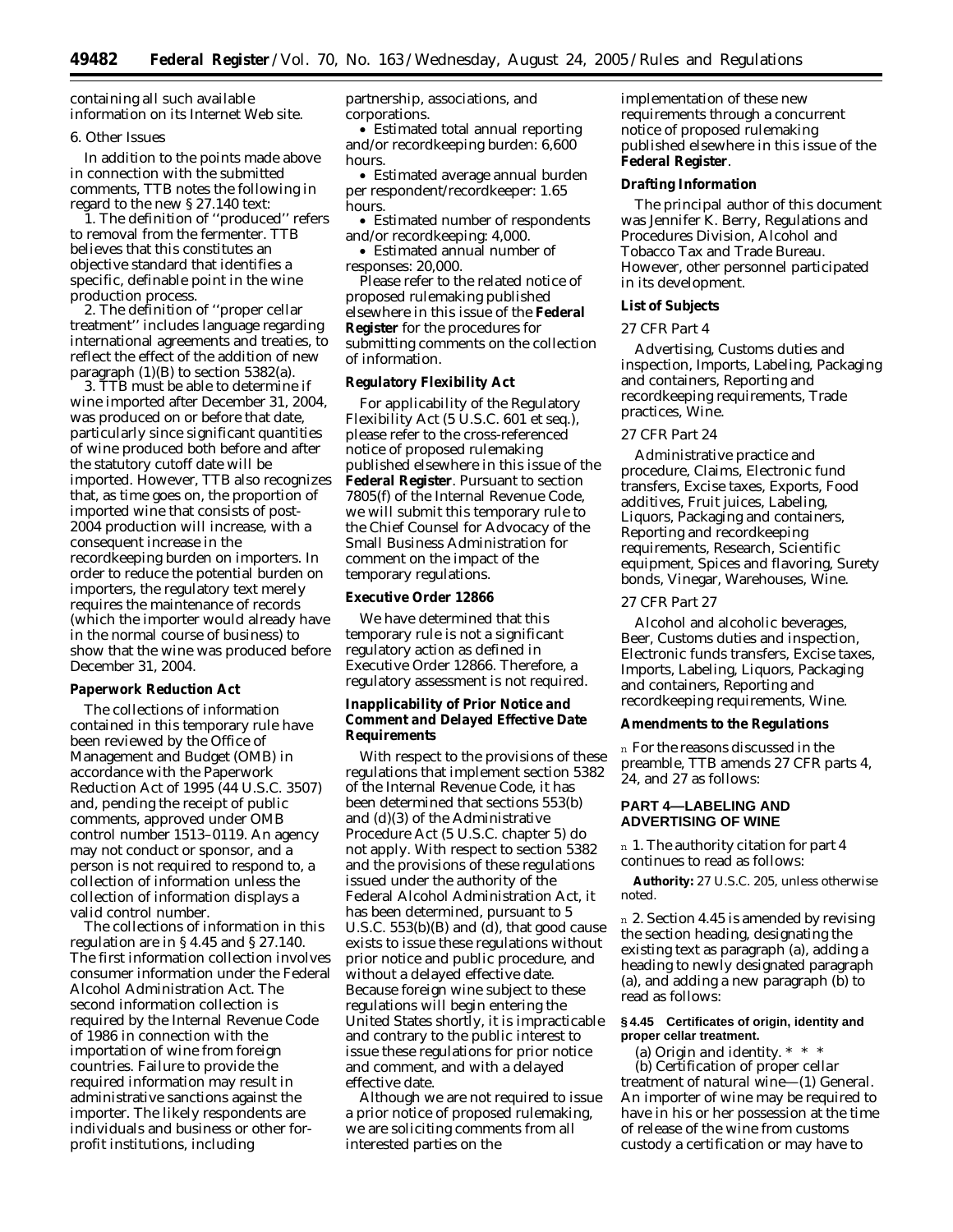comply with other conditions prescribed in § 27.140 of this chapter regarding proper cellar treatment. If imported wine requires a certification under § 27.140, the importer must provide a copy of that certification to TTB as follows:

(i) The importer must attach a copy of the certification to the application for a certificate of label approval for the wine in question submitted under § 13.21 of this chapter; or

(ii) If a certification for the wine in question was not available when the importer submitted the application for label approval, the importer must submit a copy of the certification to the appropriate TTB officer prior to release from customs custody of the first shipment of the wine.

(2) *Validity of certification*. A certification submitted under paragraph  $(b)(1)$  of this section is valid as long as the wine is of the same brand and class or type, was made by the same producer, was subjected to the same cellar treatment, and conforms to the statements made on the certification. Accordingly, if the cellar treatment of the wine changes and a new certification under § 27.140 is required, an importer is required to submit a new certification for the wine even though it is subject to the same label approval.

(3) *Use of certification*. TTB may use the information from a certification for purposes of verifying the appropriate class and type designation of the wine under the labeling provisions of this part. TTB will make certifications submitted under paragraph (b)(1) of this section available to the public on the TTB Internet Web site at *www.ttb.gov.*

#### **PART 24—WINE**

n 3. The authority citation for part 24 continues to read as follows:

**Authority:** 5 U.S.C. 552(a); 26 U.S.C. 5001, 5008, 5041, 5042, 5044, 5061, 5062, 5081, 5111–5113, 5121, 5122, 5142, 5143, 5173, 5206, 5214, 5215, 5351, 5353, 5354, 5356, 5357, 5361, 5362, 5364–5373, 5381–5388, 5391, 5392, 5511, 5551, 5552, 5661, 5662, 5684, 6065, 6091, 6109, 6301, 6302, 6311, 6651, 6676, 7011, 7302, 7342, 7502, 7503, 7606, 7805, 7851; 31 U.S.C. 9301, 9303, 9304, 9306.

n 4. Section 24.301 is amended by removing the word ''and'' at the end of paragraph (i), removing the period at the end of paragraph (j) and adding, in its place, a semicolon followed by the word ''and'', and adding a new paragraph (k) to read as follows:

#### **§ 24.301 Bulk still wine record.**

\* \* \* \* \* (k) If the proprietor is an importer of wine to which the provisions of § 27.140

of this chapter apply, any certification or other records required at the time of release from customs custody under that section.

n 5. Section 24.302 is amended by removing the word ''and'' at the end of paragraph (h), removing the period at the end of paragraph (i) and adding, in its place, a semicolon followed by the word 'and'', and adding a new paragraph (j) to read as follows:

#### **§ 24.302 Effervescent wine record.**

 $*$  \* \*

(j) If the proprietor is an importer of wine to which the provisions of § 27.140 of this chapter apply, any certification or other records required at the time of release from customs custody under that section.

#### **PART 27—IMPORTATION OF DISTILLED SPIRITS, WINES, AND BEER**

n 6. The authority citation for part 27 is revised to read as follows:

**Authority:** 5 U.S.C. 552(a), 19 U.S.C. 81c, 1202; 26 U.S.C. 5001, 5007, 5008, 5010, 5041, 5051, 5054, 5061, 5111, 5112, 5114, 5121, 5122, 5124, 5201, 5205, 5207, 5232, 5273, 5301, 5313, 5382, 5555, 6302, 7805.

n 7. Subpart I, Importer's Records and Reports, is amended by adding a new § 27.140 to read as follows:

#### **§ 27.140 Certification requirements for wine.**

(a) *Definitions*. When used in this section, the following terms have the meaning indicated:

*Affiliate* means any one of two or more persons if one of such persons has actual or legal control, directly or indirectly, whether by stock ownership or otherwise, of the other or others of such persons, and includes a winery's parent or subsidiary or any other entity in which the winery's parent or subsidiary has a controlling ownership interest. An affiliate also means any one of two or more persons subject to common control, actual or legal, directly or indirectly, whether by stock ownership or otherwise.

*Importer* means any person importing wine who must obtain a permit as provided in § 27.55.

*Natural wine* means the product of the juice or must of sound, ripe grapes or other sound, ripe fruit (including berries) made with any cellar treatment authorized by subparts F and L of part 24 of this chapter and containing not more than 21 percent by weight (21 degrees Brix de-alcoholized wine) of total solids.

*Produced*, when used with reference to wine, means removed from the fermenter.

*Proper cellar treatment* means a production practice or procedure authorized by subparts F and L of part 24 of this chapter and, in the case of natural wine produced and imported subject to an international agreement or treaty, those practices and procedures acceptable to the United States under that agreement or treaty.

(b) *Certification*—(1) *General*. Except as otherwise provided in paragraph (b)(2) of this section, an importer of natural wine must have an original or copy of a certification from the producing country stating that the practices and procedures used to produce the imported wine constitute proper cellar treatment. The certification:

(i) Must be from a governmental or government-approved entity having oversight or control over enological practices in the producing country under the laws of that country;

(ii) Must include the results of a laboratory analysis of the wine conducted either by a government laboratory of the producing country or by a laboratory certified by the government of the producing country; and

(iii) Must be in the possession of the importer at the time of release of the wine from customs custody and may cover multiple importations provided that the wine in each case is of the same brand and class or type, was made by the same producer, was subjected to the same cellar treatment, and conforms to the statements made on the certification.

(2) *Alternative certifications and exemptions—*(i) The following are alternatives to the producing country certification and laboratory analysis requirement described in paragraph (b)(1) of this section:

(A) In the case of natural wine produced and imported subject to an international agreement or treaty specifying that the practices and procedures used to produce the wine are acceptable to the United States, no producing country certification and laboratory analysis is required, unless that international agreement or treaty requires a certification, in which case the importer must have in his or her possession at the time of release of the wine from customs custody an original or copy of that certification.

(B) If an importer of natural wine or its affiliate owns or controls a winery operating under a basic permit issued under part 1 of this chapter, in lieu of a producing country certification and laboratory analysis, the importer may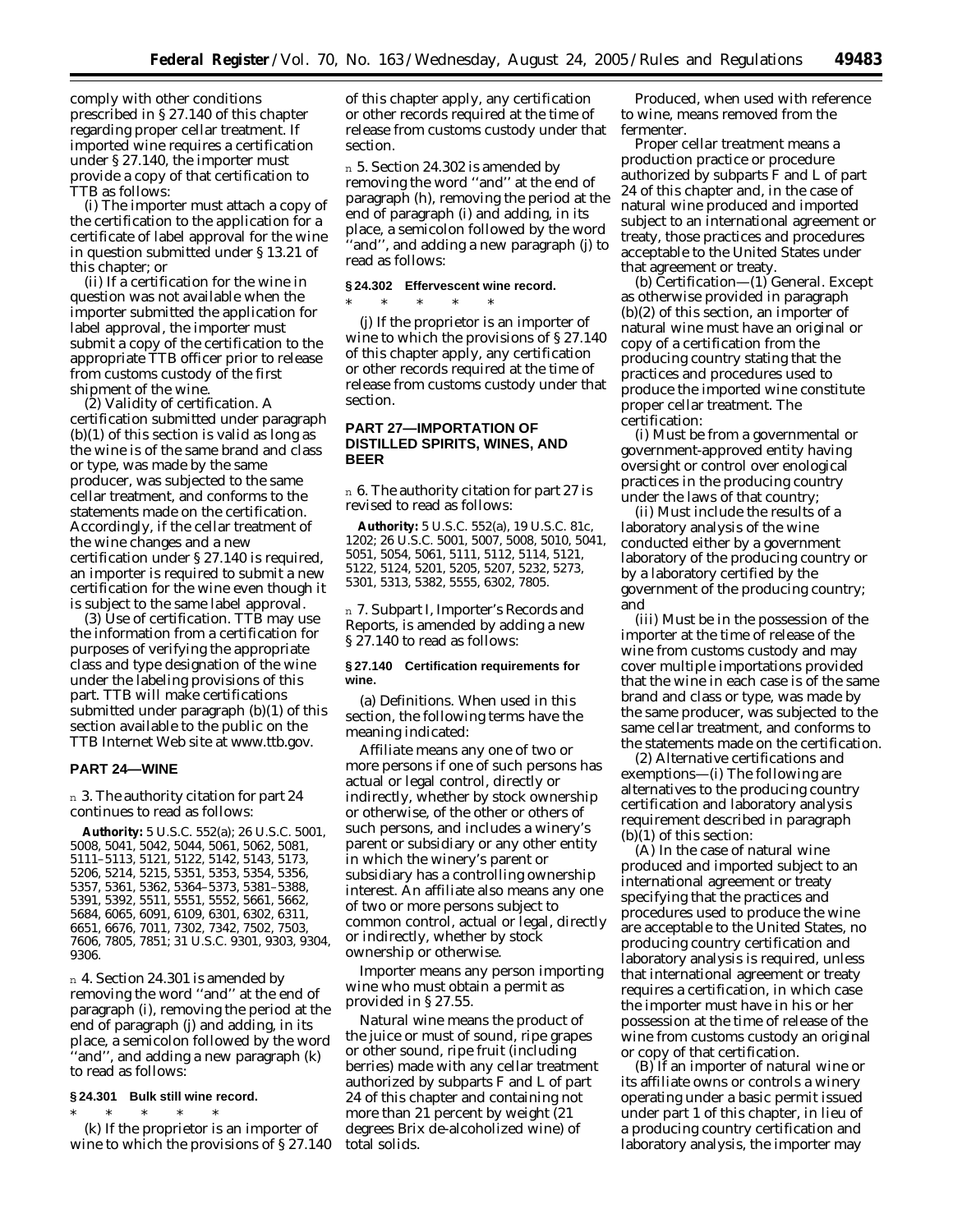self-certify that the practices and procedures used to produce the wine constitute proper cellar treatment. The self-certification must be either in the format set forth in paragraph (c) of this section with blocks 1 through 4 completed or in an alternative format that sets forth the same information, and it must be in the possession of the importer at the time of release of the wine from customs custody. In the case of self-certification the importer also must have at the time of release from customs custody records to establish

that the requirements for selfcertification are met.

(ii) The following are exempt from any certification requirement under this section:

(A) Natural wine produced before January 1, 2005. However, in this case, the importer must have in his or her possession at the time of release of the wine from customs custody records to establish that the wine was produced before January 1, 2005.

(B) Importations of natural wine that are of a personal, non-commercial nature. Examples of non-commercial importations include importations by

travelers, gift shipments between individuals, and importations by diplomats for embassy or consular use.

(C) Importations of natural wine that constitute commercial samples. Commercial samples include sales samples, samples for trade shows, and samples for laboratory analysis.

(D) Imported natural wine held on board international passenger carriers, such as cruise ships or airliners.

(c) *Form.* The format for certification referred to in paragraph (b) of this section is the following: **BILLING CODE 4810–31–P**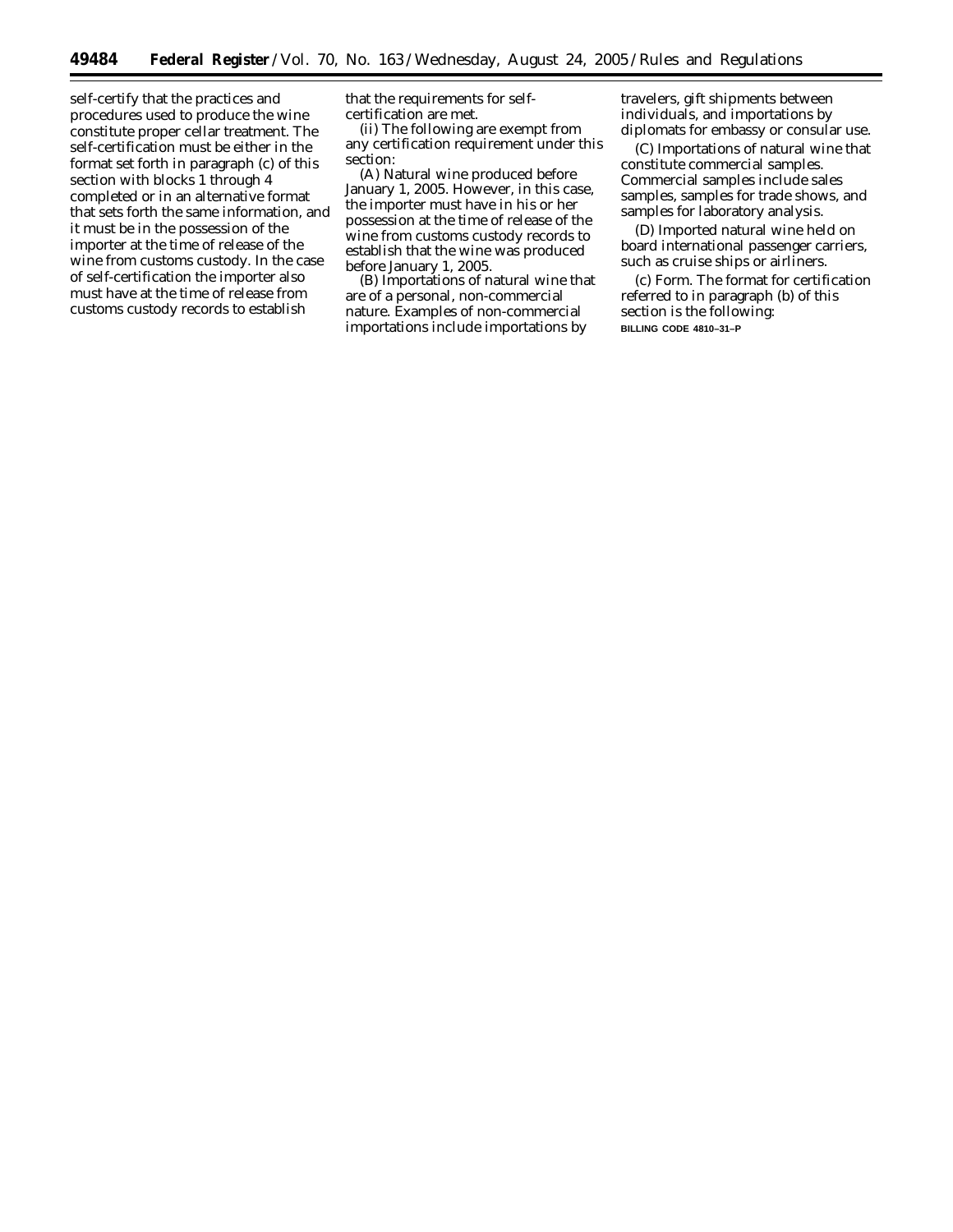۰

## Certification of Natural Wine Imported into the United States

| 1. Producer name and address:                                                      |                                                                                                                                                                                                                                                                          |
|------------------------------------------------------------------------------------|--------------------------------------------------------------------------------------------------------------------------------------------------------------------------------------------------------------------------------------------------------------------------|
| 2. Description of wine:                                                            |                                                                                                                                                                                                                                                                          |
|                                                                                    |                                                                                                                                                                                                                                                                          |
| 3. Check applicable box:                                                           |                                                                                                                                                                                                                                                                          |
| a.<br>b.                                                                           | $\Box$ Producing country certification and laboratory analysis results completed below.<br>□ Self-certification by importer completed below. An importer must be able to<br>demonstrate the nature of the ownership or control as well as the nature of any affiliation. |
| block 2 constitute proper cellar treatment under 26 U.S.C. 5382 and 27 CFR 27.140. | 4. Certification - I certify that the practices and procedures used to produce the wine described in                                                                                                                                                                     |
| Name and address of certifying entity:                                             |                                                                                                                                                                                                                                                                          |
| Authorized signature:                                                              |                                                                                                                                                                                                                                                                          |
| Name (print or type):                                                              |                                                                                                                                                                                                                                                                          |
| Date (DD/MM/YY):                                                                   |                                                                                                                                                                                                                                                                          |
| 5. Analysis for wine described in block 2                                          |                                                                                                                                                                                                                                                                          |
| Percentage alcohol (actual) by volume:                                             | Signature:                                                                                                                                                                                                                                                               |
| Total sulphur dioxide (ppm):                                                       | Name (print or type):                                                                                                                                                                                                                                                    |
| Volatile acidity (grams per 100 mL):                                               | Date (DD/MM/YY):                                                                                                                                                                                                                                                         |
| Name and address of laboratory:                                                    |                                                                                                                                                                                                                                                                          |
|                                                                                    |                                                                                                                                                                                                                                                                          |
|                                                                                    |                                                                                                                                                                                                                                                                          |
|                                                                                    |                                                                                                                                                                                                                                                                          |
|                                                                                    |                                                                                                                                                                                                                                                                          |